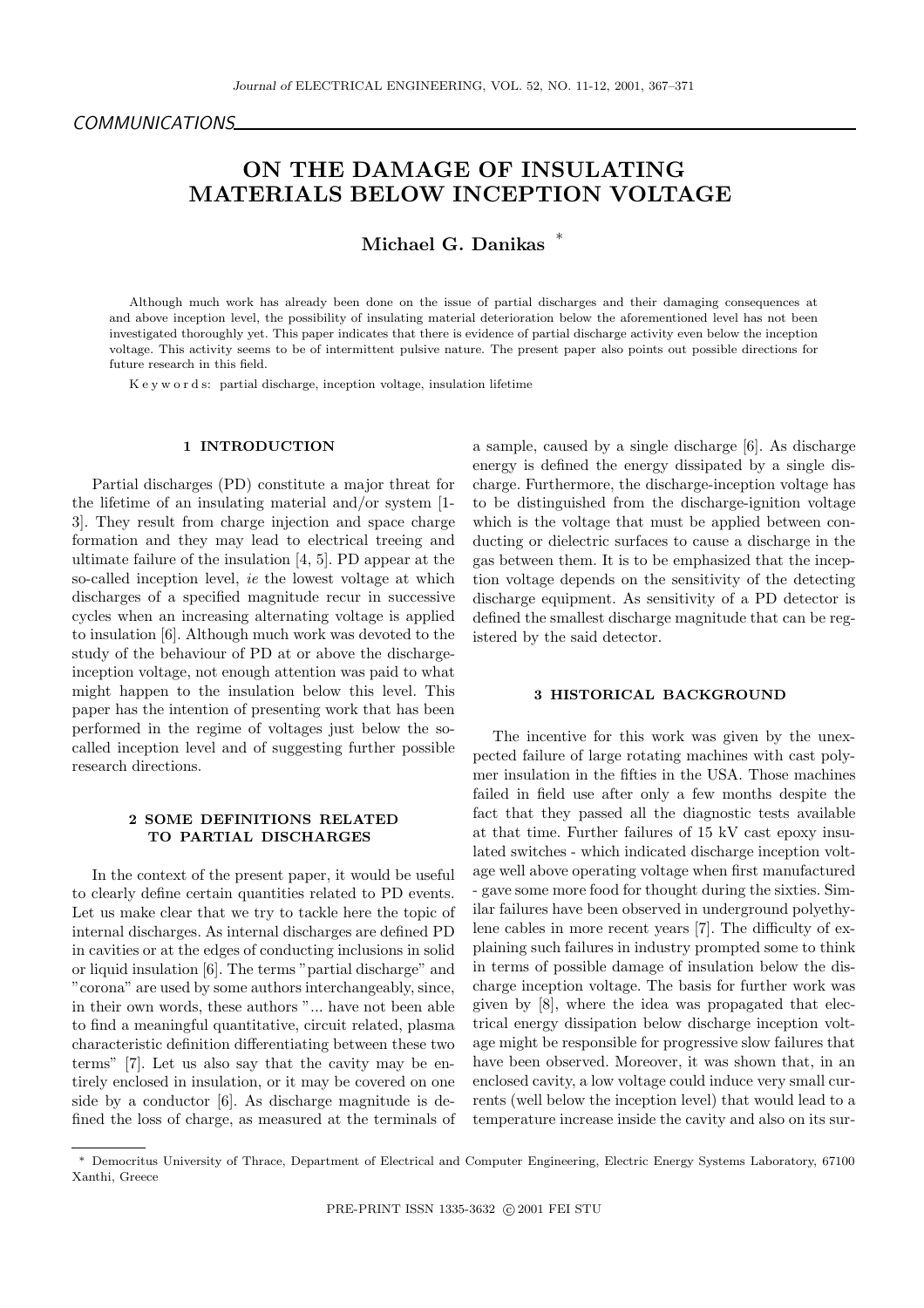

Fig. 1. Axial symmetric test cell. Replaceable test wafer with cylindrical rest cavity (after[13]).



Fig. 2. Typical variations in current traces at start, and at 5 and 105 minutes in 200 minute ageing run at 2.5 kV, - as captured by Tektronix 2230 oscilloscope (after[13]).

face walls. The latter would lead to a slow deterioration of polymers.

A further thought provoking paper was published some years ago [9], where it was stated that ageing of polymer insulation by voltages below the discharge inception voltage does indeed exist and that this can be used to determine the necessary reduction in voltage stress in order to ensure long insulation life.

It can clearly be seen from the small number of relevant references that the problem of possible discharge damage below the discharge inception level has not drawn enough attention over the years, although it is a problem to be reckoned with. Part of the difficulty of the problem consists of the uncertainty of a clear definition of the discharge inception voltage. Let us also bear in mind that the discharge inception voltage is a statistical quantity [10]. As said, the inception voltage is defined by the sensitivity of the available detecting equipment. It has also not to be forgotten that the main thrust of research in the past decades was given to the discharge events at or above the inception voltage [11].

# 4 EXPERIMENTAL ARRANGEMENT, RESULTS AND DISCUSSION

As explained in [7, 12] the effort concentrated to demonstrate the possible existence of PD events and material deterioration with an experimental arrangement which would simulate a cavity inside a solid dielectric subjected to a uniform electric field. The main electrode arrangement which was used was that of Fig. 1. The construction of the electrode arrangement was based on the idea that inhomogeneities in polymers provide a current path to a cavity which will supply the equivalent of a point electric field condition at the surface of the polymer local inhomogeneity. The top electrode could be adjusted with respect to the bottom electrode by means of a micrometer. Both electrodes were easily replaceable. The polymer samples could also be easily replaced. Depending on their shape (planar or point electrodes down to 1  $\mu$ m diameter) they were positioned either in the polymer cavity or to controllable distances from the end surfaces of the polymer insulation over the cavity axial ends [12, 13]. Furthermore, the electrode arrangement was capable of operation for many hours at low average current. Shield electrodes and precision spacers were also incorporated in the said arrangement.

The cavity in all tests had a diameter of 0.97 mm and 2.54 mm height. An antioxidant free high molecular weight polyethylene was used as an insulating sample. Point electrodes of 58  $\mu$ m diameter were used. The current traces were recorded with the aid of a Tektronix 2230 oscilloscope and a 50  $\Omega$  resistor. A 60 Hz ac voltage through a 60 M $\Omega$  resistor on the hv side was applied. Figure 2 shows typical variations of registered partial discharge currents during a 200 min test (of the same duration were also the tests performed at lower voltages). Tests were carried out at 2.5 kV. It should be noted that PD with a conventional discharge detector were recorded above 3 kV (the sensitivity of the PD detector was 0.1 pC). Such measurements were repeatable. The nature of these current traces was random and their magnitude was in the range of 1 - 10 mA. Further PD current traces, at 2.25 kV, can be seen in Figs. 3 and 4 (different scales used). The magnitude of the PD currents in the latter cases was in the range of some tens of mA. For even lower applied voltage, at 2 kV, PD current traces were again recorded (Fig. 5). The PD current magnitude in this case was about 0.2 mA. It is obvious from Figs. 2 - 5 that for voltages well below inception, PD currents were registered that were in the range of about 0.1 - 80 mA.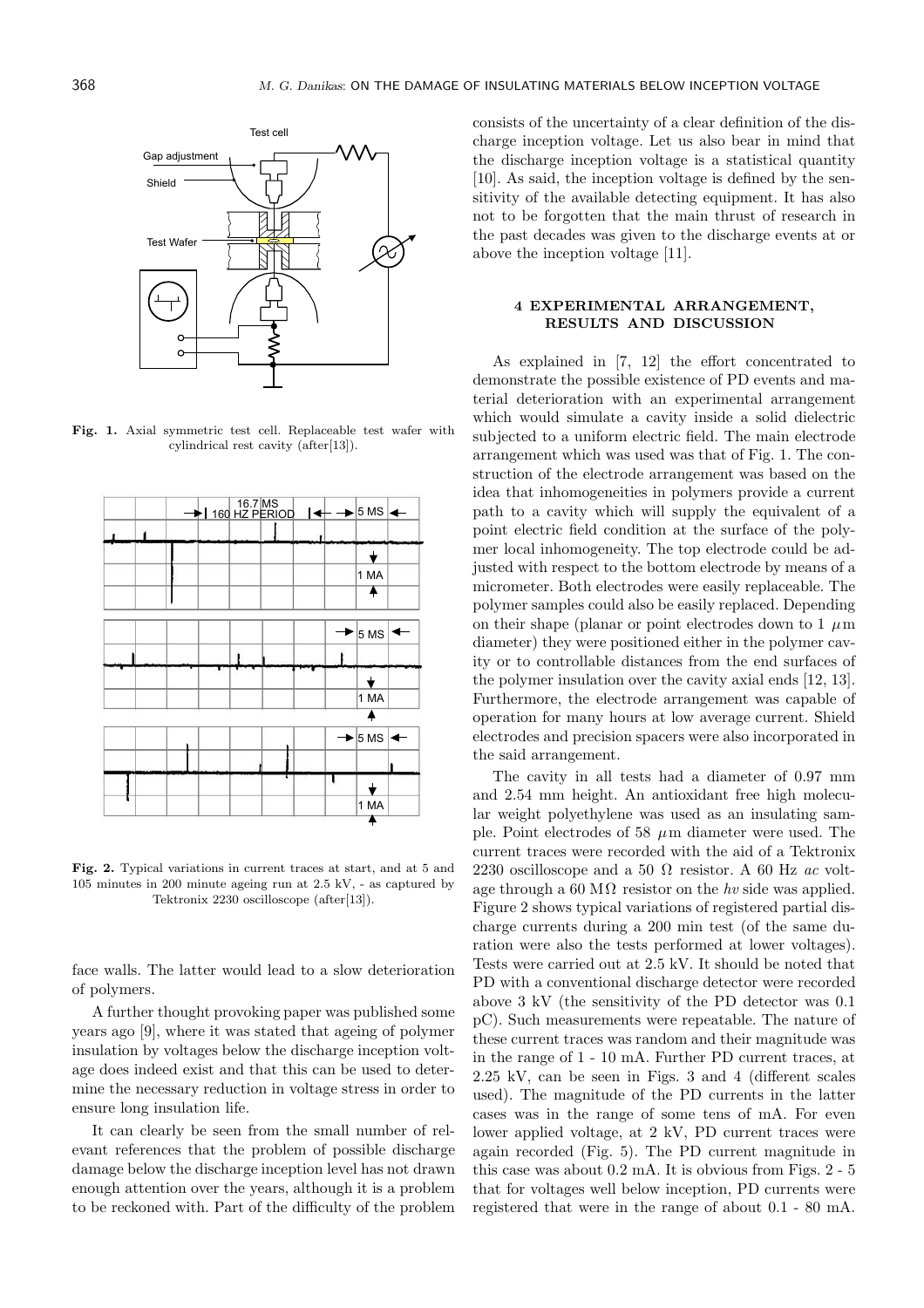|           | $\sqrt{401} = 0.000$ |      |         |       | $\frac{\overline{AT}}{=0.11ms}$ |     |
|-----------|----------------------|------|---------|-------|---------------------------------|-----|
|           |                      | F(T) |         |       |                                 |     |
|           |                      |      |         |       |                                 |     |
|           | ≅                    |      |         |       |                                 |     |
|           | 20, MA               |      |         |       |                                 |     |
| $1\sigma$ |                      |      | PEAKDET | 0.1ms |                                 | Tek |

Fig. 3. Current traces at 2.25 kV. Symbols displayed are analysis markers of Tektronix 2230 osciloscope

The above indicates that even minute PD currents may be present in cavities having inhomogeneities on their surfaces. The recorded PD currents were pulses.

| $\Delta U1 = 0.00mU$ |       |         |      | $4T = 10.9ms$<br>SAV |     |
|----------------------|-------|---------|------|----------------------|-----|
|                      |       |         |      |                      |     |
|                      |       |         |      |                      |     |
| <b>Sm</b>            | 20 MA | PEAKDET | 10ms |                      | Tek |

Fig. 5. Current traces at 2 kV (results taken during a 200 minute ageing run

In similar tests, X-ray Photoelectron Spectroscopy (XPS, otherwise named electron spectroscopy for chemical analysis (ESCA)) was employed in order to see the chemical constituents of the inner cavity walls during the tests below the inception voltage. This technique has the capability of detecting elements in the first few atomic layers of a solid surface. It has been found that chemical changes, similar to those appearing when the insulation sample was exposed to a voltage causing partial discharges, were detected [12]. More precisely, similar nitrogen species were observed when the insulation sample was stressed by voltages both at and below the inception level. Organic functional groups from the tests at and below inception level can be seen in Table 1. As Bruning and colleagues [12] put it, "Since corona currents and resulting species lead to failure of polymer insulations in relatively short times, this bears strong evidence that subcorona aging can lead to serious damage, even though a partial discharge detector shows the insulation is being operated

|           | AU1= 4.32U |         |         |      | $4T = 0.1308$ |     |
|-----------|------------|---------|---------|------|---------------|-----|
|           |            | $x - 1$ |         |      |               |     |
|           |            |         |         |      |               |     |
|           | 10, MA     |         |         |      |               |     |
|           |            |         |         |      |               |     |
| $1\sigma$ |            |         | PEAKDET | 10ms |               | Tek |

Fig. 4. Current traces at 2.25 kV in Figs. 3 and 4 were taken at different instances during a 200 minute ageing run

below the CIV level". The consequences of such findings are significant since they show that there are strong indications that there is insulation damage below the inception voltage.

Table 1. Possible reaction moieties from both corona and subcorona ageing runs (after[12])

| $O=C-OH$    |                  |         |
|-------------|------------------|---------|
| $C=0$       | $-NH$            | $-NO_3$ |
| $C$ – $OH$  | -NH <sub>2</sub> | $-NO2$  |
| $C = O - C$ | $C = C$          | $-N-()$ |

The pulsive nature of the partial discharge currents has also been indicated in a number of other papers [14-17], where a different electrode arrangement was used and the PD behaviour was studied in the proximity of inception voltage. In that case polyethylene films containing a cavity in the middle of them, have been sandwiched between two plane electrodes. PD currents were recorded with rise times in the range of 1 ns, their magnitude being higher than that in the range of mA [18]. If one considers the results of [12], the results presented in the present paper, and those of [14-17], it is evident that, below inception, there is a regime of intermittent stochastic PD, whereas at or slightly above inception PD appear regularly. This can somehow be explained by the gas conduction process inside the cavity as was mentioned in [12]. In the latter reference, the cases of discontinuous nature or of a smoother gaseous PD onset were discussed and it was shown that the more pronounced the non-uniformity of the electrode arrangement the greater the range of voltage over which there is a PD current below inception.

The research work presented here indicates that discharge activity below the so-called inception level can be manifested as pulses. This of course does not exclude the existence of other forms of discharges. A cavity enclosed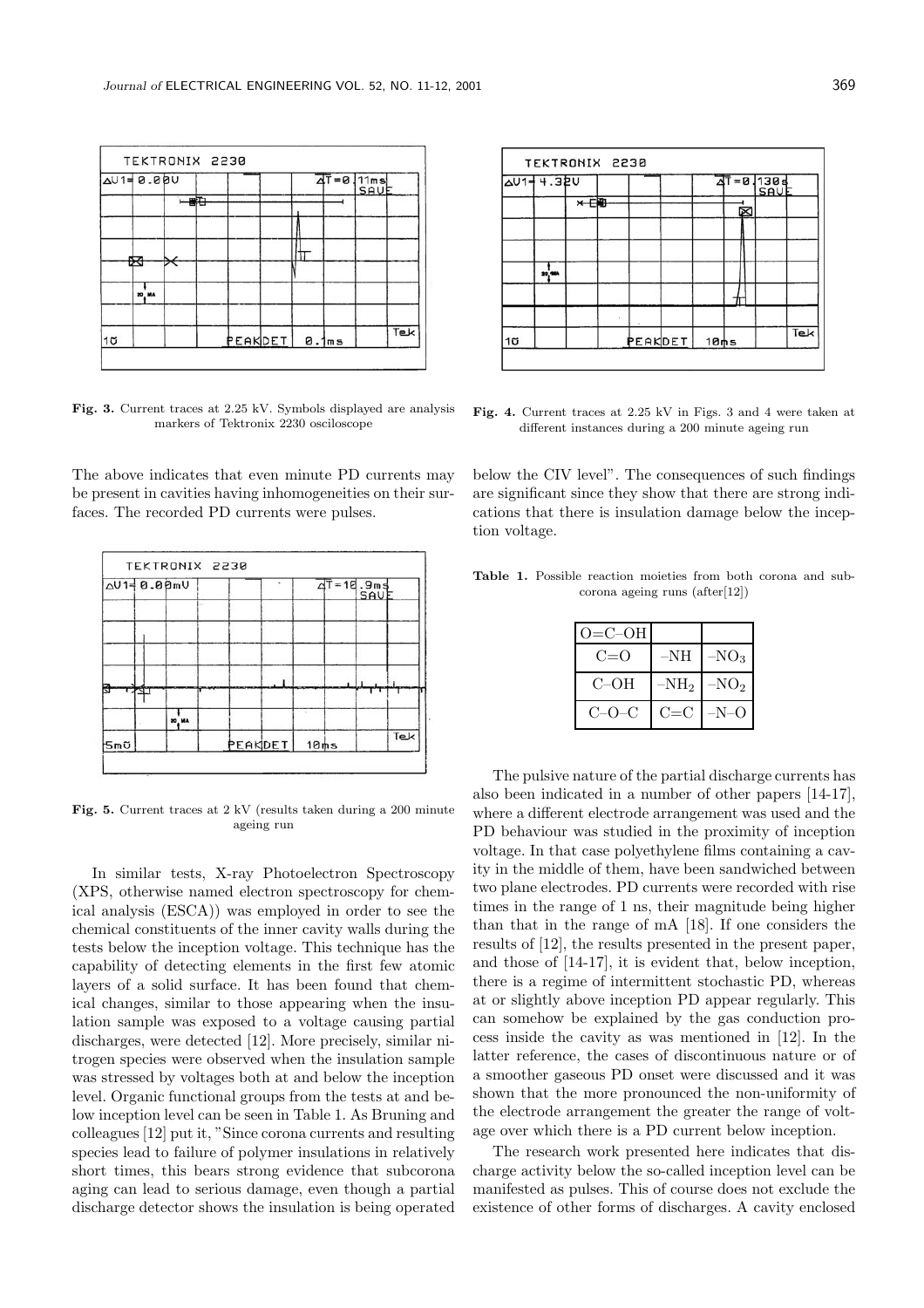in a solid insulation can be considered as a source of current pulses. It can also be considered as a source of a certain electromagnetic spectrum. These aspects have been theoretically analyzed in [19] and experimentally studied and discussed in [20, 21]. In [19] it is also pointed out that from such a cavity a continuous current flow is not expected, something which can be seen from the results presented in this paper.

## 5 PROPOSALS FOR FUTURE RESEARCH

In order to even more validate the points raised here, further work is planned in this field. The next step will be to investigate the events below the so-called inception voltage with the aid of a point-plane electrode arrangement. Insulating material will be either air or polyethylene films with air as surrounding medium. The arrangement will be supplied by a small Greinacher generator. This produces invariably 7.5 kV and PD are recorded with a small gap spacing. The idea is to increase the gap spacing and see whether, even below the inception level, we register random discharges. The whole sequence of discharge pulses will be stored for further work in a personal computer. In this way, one hopes to get more evidence on the possible PD events below the inception level.

Further work is also planned with the electrode arrangement of Fig. 1 on a variety of polymers since our effort is to establish whether such phenomena take place in as many insulating materials as possible. Repeated tests with the experimental apparatus described in [12] gave results confirming compositional changes on polyethylene cavities [22]. Such a series of tests is also in line with the conventional wisdom expressed in the technical literature, namely, that the resulting by-products may have deleterious interactions with the healthy part of the insulation [23]. Further work on some aspects of the chemical side of the problem should also be done. The tests mentioned previously have been carried out at ambient temperature. The question of PD below inception becomes even more important when dealing with elevated temperatures since thermal ageing of a polymer above the glass transition temperature  $T_q$  (the temperature at which there is sufficient thermal energy for long range chain segment motion) generally increases crystallinity unless the temperature is so high that the polymer degrades. Although in the present work an antioxidant free polymer was used, the role of additives (such as plasticizers, UV stabilizers, slip agents) which may influence the crystallization of the polymer, should be investigated in the light of the existence of PD below inception [24].

A criticism expressed recently regarding the possible insulation damage below the so-called inception voltage, was that, since the extinction voltage is lower than the inception voltage, discharge events at or below inception become essentially blurred [25]. In view of this criticism, and since the topic of possible insulation deterioration below inception is of industrial interest [26, 27], long time testing and observation of discharge events at inception

voltage are planned. The purpose of this test will be the variation of inception voltage with time. A possible decrease of the inception voltage may mean that "latent" discharges are at work. Such inception voltage decreases, although in a different context, have been observed with epoxy samples [28, 29].

## 6 CONCLUSIONS

The present work shows that there are indications that chemical changes in the insulation at or above inception are similar to chemical changes below inception. Moreover, discharge events below inception manifest themselves as pulses. Such currents are of the order of some tens of mA and of random nature.

#### Acknowledgements

The author wishes to thank Dr. A. M. Bruning for having introduced him to the field of research of this paper and for allowing him to carry out in the premises of his company, Lectromechanical Design Co., Virginia, USA, some of the experimental work reported here. He also thanks Mr. Brancato and Prof. Dr.-Ing. D. Koenig for useful discussions.

#### **REFERENCES**

- [1] MASON, J. H.: Discharges, IEEE Trans. Electr. Insul. 13 No. 4 (1978), 211-238.
- [2] DEVINS, J. C.: The Physics of Partial Discharges in Solid Dielectrics, IEEE Trans. Electr. Insul. 19 No. 5 (1984), 475-495.
- [3] HOLBOLL, J. T.: The Resistance of Composite Materials Against Electrical Discharges - Partial Discharges in Voids in Epoxy Plastic, PhD Thesis, Technical Univesrity of Denmark, Lyngby, 1992.
- [4] KRAUSE, G.: Leitungsmechanismen und Raumladungsphaenomene in Polyolefinen bei Hochfeldbeanspruchung, PhD Thesis, RWTH Aachen, 1991.
- [5] SCHUPPE, D.-WEISSENBERG, W.: Innere Grenzflaechen in Kabeln und Garnituren, ETG-Fachbericht 76 (1999), 45-49.
- [6] KELEN, A.: Studies on Partial Discharges on Solid Dielectrics -A Contribution to the Discharge Resistance Testing of Insulating Materials, Acta Polyt. Scand. EI 16(1967), 138.
- [7] BRUNING, A. M.—CAMPBELL, F. J.—KASTURE, D. G.— TURNER, N. H. : Voltage Induced Insulation Aging - Chemical Deterioration from Sub-corona Currents in Polymer Void Occlusions, Research Project No.: RP8007-1, Naval Research Laboratory, USA, July 1990 (Interim Phase 1).
- [8] BRUNING, A. M.: Design of Electrical Insulation Systems, PhD Thesis, University of Missouri-Columbia, 1984.
- [9] BRANCATO, E. : Electrical Aging A New Insight, IEEE Electr. Insul. Mag., 6 No. 5 (1990), 50-51.
- [10] JAMES, R. E.—JONES, S. L. : Some Aspects of the Statistical Modeling of Partial Discharge Inception Conditions, IEEE Trans. Electr. Insul., 23 No. 2(1988), 297-306.
- [11] BARTNIKAS, R. A Commentary on Partial Discharge Measurement and Detection, IEEE Trans. Electr. Insul., 22 No. 5 (1987), 629-653 .
- [12] BRUNING, A. M.—KASTURE, D. G.—CAMPBELL, F. J.— TURNER, N. H.: Effect of Cavity Sub-corona Current on Polymer Insulation Life, IEEE Trans. Electr. Insul., 23 No. 4 (1991), 826-836.